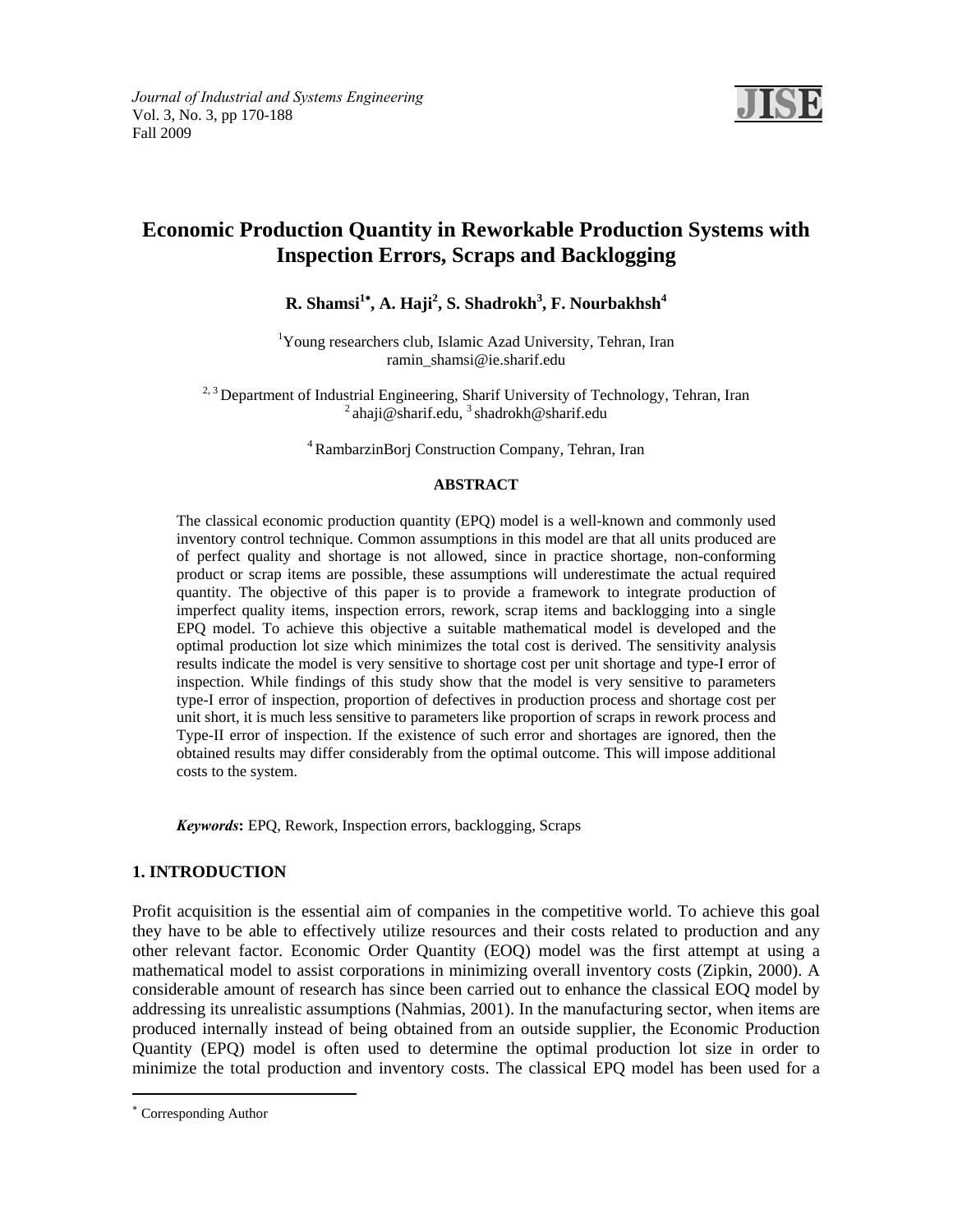long time and is widely accepted and implemented (Bedworth, & Bailey, 1987). Nevertheless, the analysis for finding an economic lot size has been based on a number of unrealistic assumptions (Markland et al., 1998). The classical EPQ model shows that the optimal lot size will generate minimum manufacturing cost, thus leading to the minimum total setup cost and inventory cost. However, this is only true if all manufactured products are of perfect quality and no shortage is permitted. But in reality, on one hand, defective items are generated during a production run and on the other hand shortages are inevitable. Imperfect quality items can be reworked and repaired with additional repair and holding costs. For example, printed circuit board assembly (PCBA) in PCBA manufacturing, plastic goods in the plastic injection molding process, and production process in other industries, such as chemical, textile, metal components. Sometimes employ rework as an acceptable process in terms of level of quality. Rosenblatt and Lee (1986), proposed an EPQ model that deals with imperfect quality. They assumed that at some random point in time the process might shift from an in-control to an out-of-control state, and a fixed percentage of defective items are produced. Approximate solutions for obtaining an optimal lot size were developed in their paper. Zhang and Gerchak (1990), considered joint lot sizing and inspection policy in an EOQ model with random yield. They considered that the defective units cannot be used and must be replaced by non-defective ones. Salameh and Jaber (2000) hypothesized a production/inventory situation where items are not of perfect quality. The imperfect quality items could be used in another production/inventory situation. Their paper also considered that the imperfect items can be sold as a single batch at a lower price through a 100% inspection process. It shows that the economic lot size quantity tends to increase as the average percentage of imperfect items increases. However, they do not consider the impact of the rejection and the rework in their model. Furthermore, their paper only considered the EOQ model. Goyal and Cardenas-Barron (2002) presented a simple approach for determining the economic production quantity for an item with imperfect quality. It is suggested that this simple approach is comparable to the optimal method of Salameh and Jaber (2000). Jamal et al. (2004) developed a model of batch quantity in a single stage system considering the rework option of the defective items and adopted two policies as rework options. They assumed that all imperfect units will be reworked to become perfect items. Haji et al. (2010) developed a model to show the effect of inspection errors on the optimal batch size in reworkable single-stage production systems with scraps. Their research results indicate that the model is very sensitive to defective proportions and type-I error of inspection.

In this paper we develop a model, considering a production system in which the imperfect items are reworked to become either good items or scraps. Imperfect items are usually separated so that they are not passed to stock. While screening products at production process to separate imperfect quality items, errors may be committed. Imperfect quality items may be incorrectly accepted and good items incorrectly rejected. In addition to the above assumption, existence of the shortages is the other aspect of our model.

Assuming the rework process, scraps production, inspection errors (type-I and type-II errors) and shortage, a suitable mathematical model is defined, and then the optimal production lot size which minimizes the total cost of the system is obtained. A sensitivity analysis is also carried out for this model.

#### **2. ASSUMPTION AND NOTATION**

The following assumptions are made to develop the model:

(a) Proportion of defectives in production process is constant in each cycle.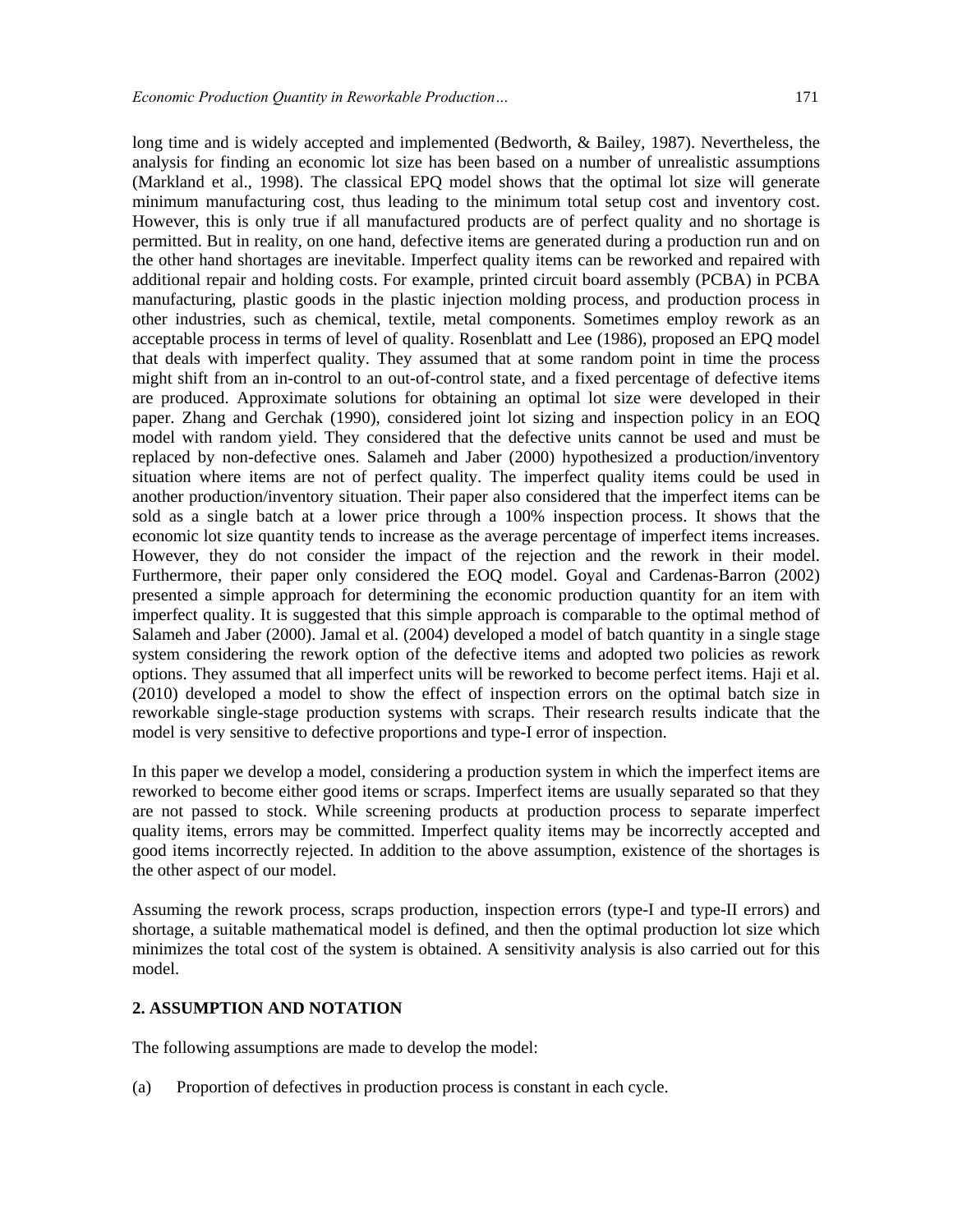- (b) The production rate of non-defective items is constant and is greater than the demand rate.
- (c) Defective items produced at the production process are reworkable.
- (d) Reworked items are either good items or scraps.
- (e) Proportion of scraps and good items after rework process is constant in each cycle.
- (f) Production and rework are done using the same resources at the same speed.
- (g) Setup time for rework process is zero.
- (h) A 100% inspection is performed in order to identify the amount of good items, imperfect quality items and scraps in each lot and errors may be committed whose percentage is known.
- (i) All demands must be satisfied.
- (j) Backlogging permitted
- (k) The other assumption in classical EPQ model.

The following notations are used to develop the model:

| Production rate, units per planning period, (units/year).                                             | $\overline{P}$   |
|-------------------------------------------------------------------------------------------------------|------------------|
| Demand rate, units per planning period (units/year).                                                  | D                |
| Setup cost                                                                                            | $\boldsymbol{A}$ |
| Processing cost in production process per item                                                        | $C_p$            |
| Processing cost in rework process per item                                                            | $C_r$            |
| Inspection cost per item                                                                              | $C_i$            |
| Net batch quantity which is needed per cycle to satisfy demand                                        | $\mathcal{Q}$    |
| Input batch quantity required to be processed per cycle                                               | $Q_i$            |
| The number of backorders                                                                              | $\boldsymbol{B}$ |
| inventory holding cost per unit per unit time                                                         | H                |
| Shortage cost per unit short                                                                          | $\pi$            |
| Shortage cost per unit shortage per unit time                                                         | $\hat{\pi}$      |
| proportion of defectives in production process in each cycle                                          | $\beta$          |
| proportion of scraps in rework process in each cycle                                                  | $\alpha$         |
| proportion of good items that incorrectly rejected in each cycle                                      | $E_I$            |
| proportion of bad items that incorrectly accepted in each cycle                                       | E <sub>2</sub>   |
| Production process time in each cycle                                                                 | $t_p$            |
| Rework process time in each cycle                                                                     | $t_r$            |
| The cost per imperfect item which is incorrectly accepted in Production process and Rework<br>process | $v_I$            |
| The cost per perfect item which is incorrectly rejected as scrap                                      | $v_2$            |
| Cycle time                                                                                            | T                |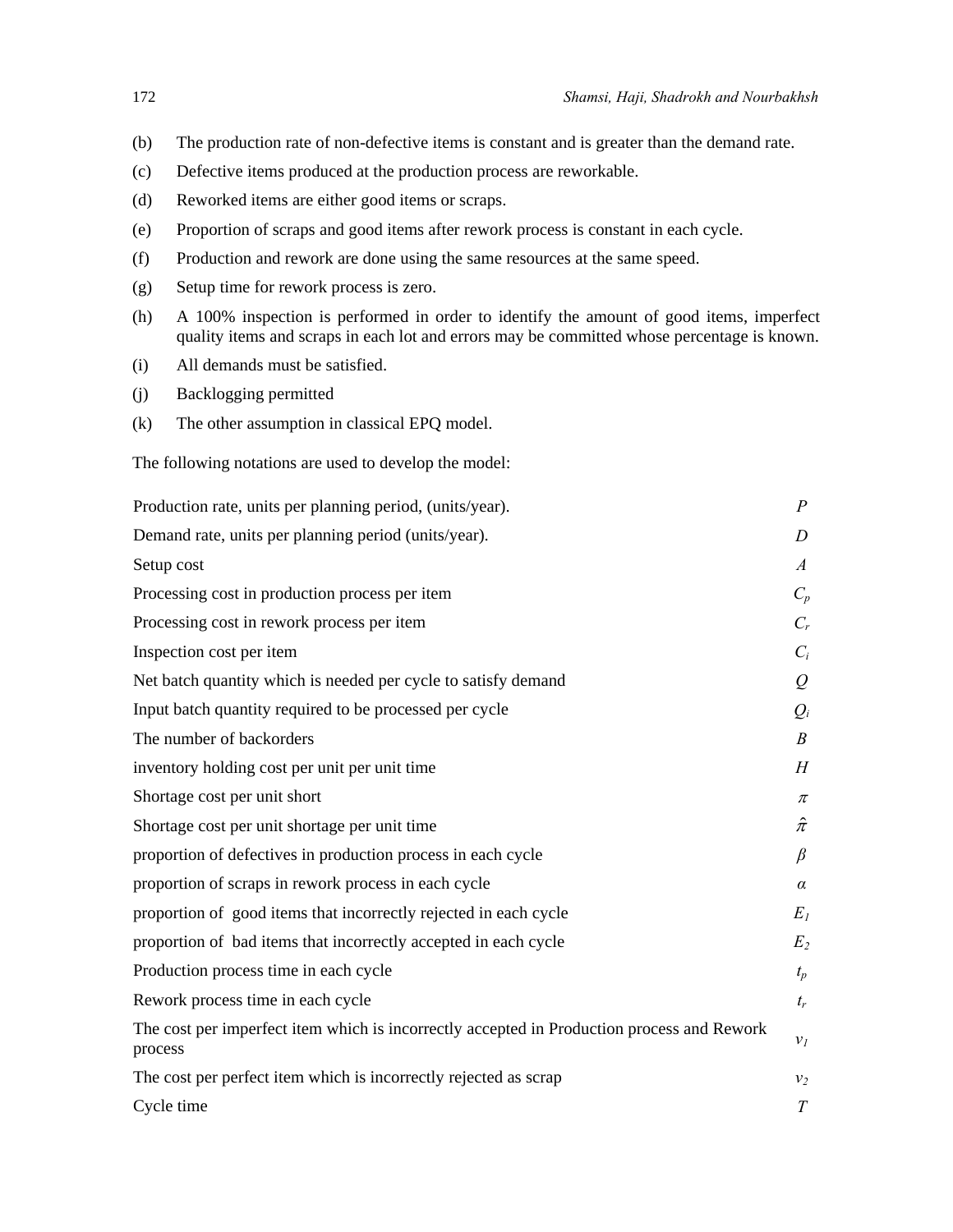#### **3. MATHEMATICAL MODEL**

In any production system, production consists of mainly two operations: (i) setup before the production, and (ii) processing of jobs on the machine. Consequently, these two operations involve two types of costs, setup cost and processing cost. Since the production rate (*P*) is greater than the demand rate (*D*), during the production period, inventory is accumulated. This situation of inventory build-up sometimes helps to satisfy the demand during the period in which the production is stopped, due to various reasons. We further assume that the net production rate, after excluding the defective items or scraps, is constant and is greater than the demand rate, i.e.

$$
P[(I - \beta)(I - E_1) + \beta E_2] > D \tag{1}
$$

$$
P[(I-\alpha)(I-E_1)+\alpha E_2] > D \tag{2}
$$



Figure 1 comparison of net inventory with defective and non-defective products

Figure 1 shows that the net inventory increases in the first phase of production (which includes  $t_1$ ) and  $t_2$ ), i.e., during the normal production time  $t_p$ , at rate  $R_l$  which is equal to

$$
R_1 = P[(1 - \beta)(1 - E_1) + \beta E_2] - D
$$

At the end of this phase, the rework on the defective items starts. During the rework phase the net inventory increases at rate  $R_2$  which is equal to

$$
R_2 = P[(1 - \alpha)(1 - E_1) + \alpha E_2] - D
$$

Also suppose that the inventory level comes down to zero at the end of  $t_3$  when shortages start to build up until the end of cycle time. We suppose that customers are still waiting for the items to be backlogged. The current as well as the waiting customers' demands are totally satsfied during time  $t_1$  at the start of the next cycle.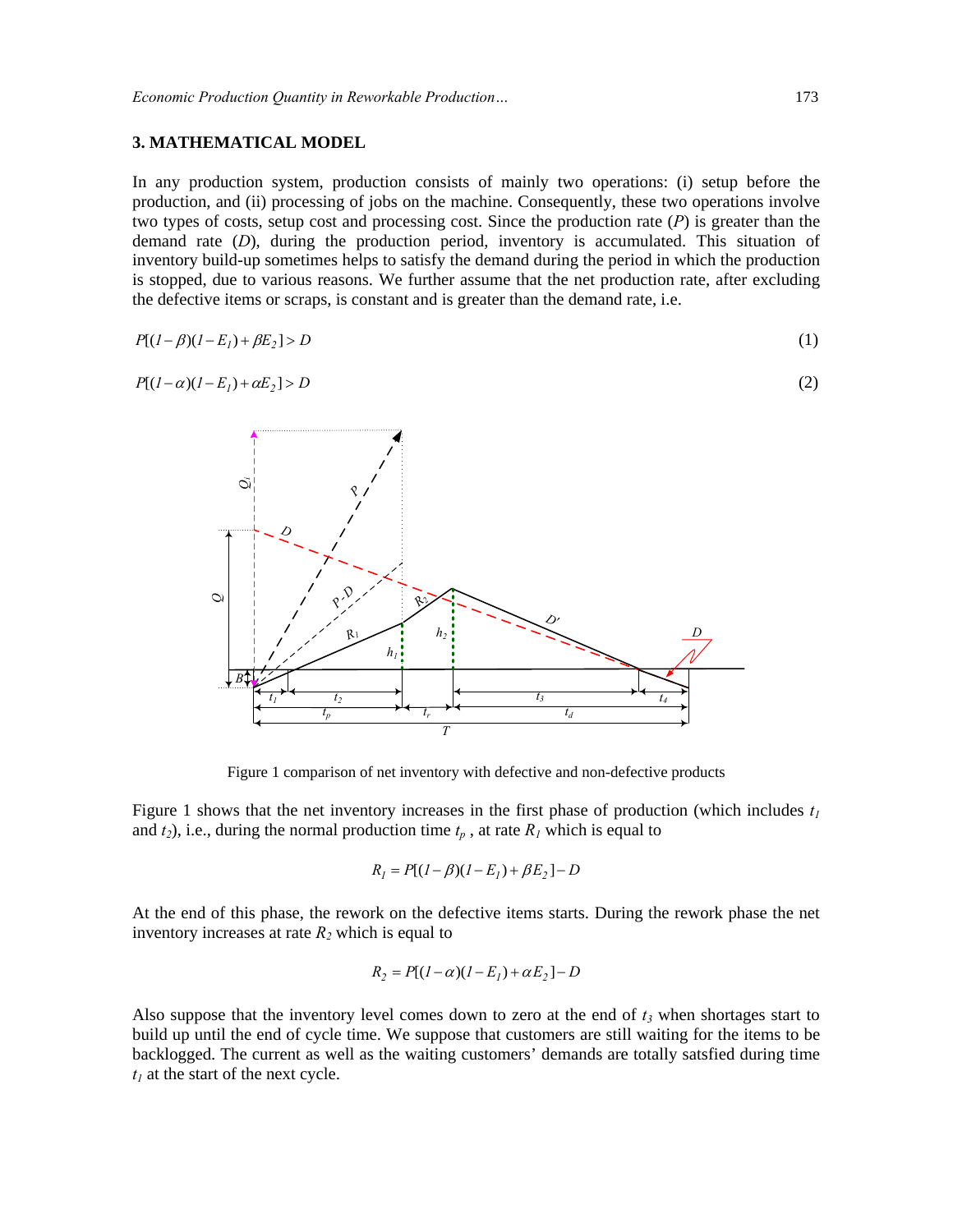For simplification, let  $L=(I-\beta)(I-E_1)+\beta E_2$  and  $M=(I-\alpha)(I-E_1)+\alpha E_2$ . Thus we can write  $R_1$  and  $R_2$  as follows:

$$
R_l = PL - D \tag{3}
$$

$$
R_2 = PM - D \tag{4}
$$

Since  $Q_i$  stands for the input quantity in each cycle, then the required processing time for this quantity (the production time),  $t_p$ , is equal to  $Q_i/P$ , Includes  $t_1$  and  $t_2$  respectively. From Figure 1 we can write  $t_1$  and  $t_2$  as follow

$$
t_1 = \frac{B}{R_1} \tag{5}
$$

$$
t_2 = t_p - t_l \tag{6}
$$

It is assumed that the quality of the output of the production process is not perfect. In each cycle at production process a fixed fraction of non-conforming items, *β*, may be produced. Therefore, the number of non-conforming items that are produced during the production process,  $N_l$ , is equal to  $\beta Q_i$  and the number of perfect quality items at the end of the production process is  $Q_i$  -  $N_l$ . The processed items during the production process are inspected and put in the inventory to be used when necessary and non-conforming items are screened for rework process. It is assumed that raw materials and input products are of perfect quality. Since the inspection process is error prone, type-I and type-II errors may be committed. That is, non-conforming items may be incorrectly accepted and conforming items may be incorrectly rejected. From type-I error, the amount of correctly accepted items passed to inventory is  $(Q_i - N_l)(1 - E_l)$ . From type-II error, the quantity of incorrectly accepted items is  $N_1E_2$ . Hence the number of items recognized as good items is

$$
Q_{op} = N_1 E_2 + (Q_i - N_1)(1 - E_1)
$$
\n(7)



Figure 2 Product flow diagram in the regular production process

The number of reworkable items which is denoted by  $Q_r$  consists of the number of incorrectly rejected good items and correctly accepted defective items for rework, which is computed as *Qi –*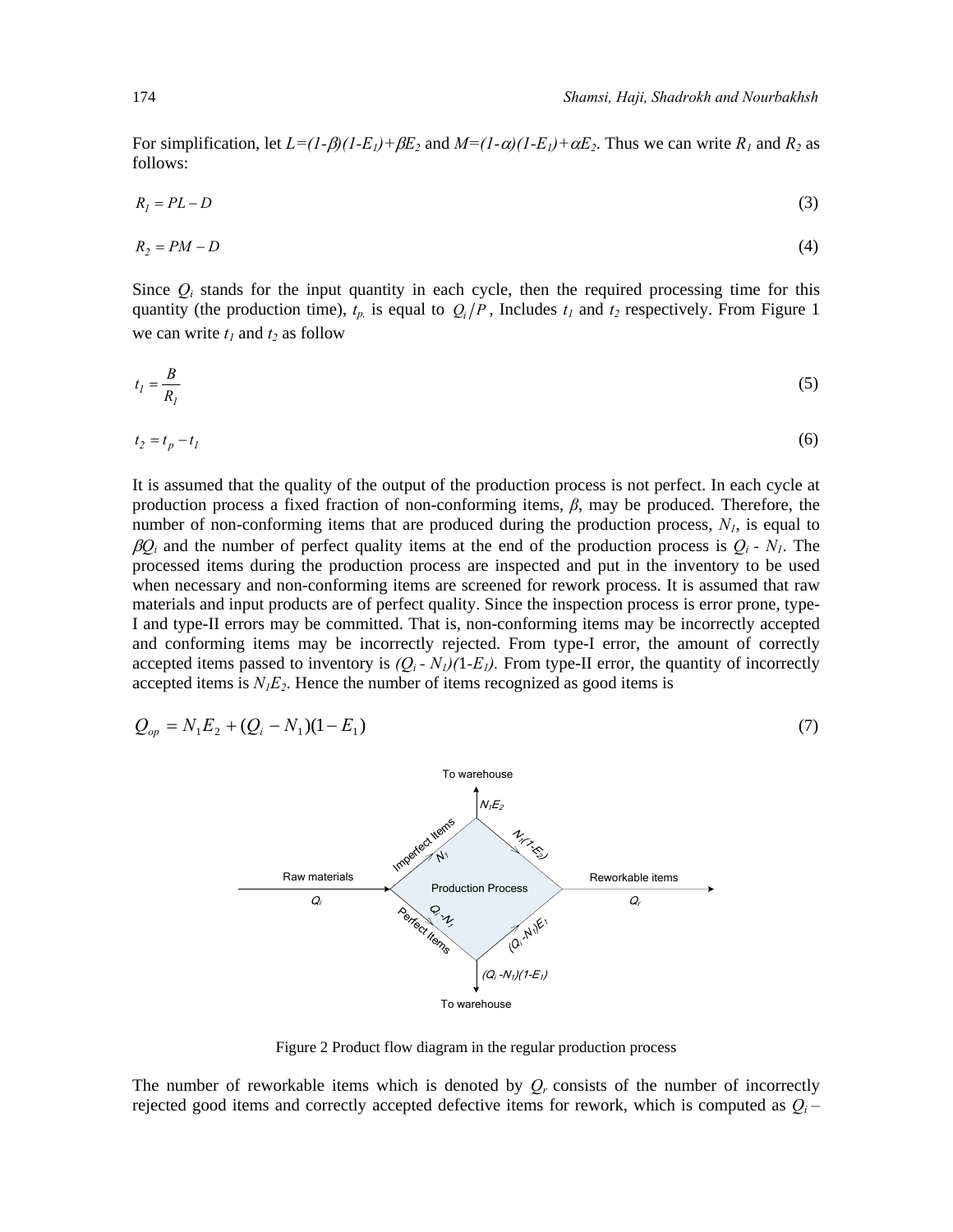$Q_{op}$ . It is shown in figure 2. The reworking on  $Q_r$  imperfect quality items starts immediately, when the regular production time  $t_p$  ends. The time  $t_r$  needed to do rework on imperfect quality items, is computed as  $Q_r/P$ .

During the rework process a fixed fraction  $\alpha$  of scraps may be produced and also errors may be committed. We denote the number of scraps which are produced during the rework process by  $N_2$ that is equal to  $\alpha Q_r$  which implies that  $Q_r - N_2$  good items have been produced. Based on the errors involved in the inspection process, that the number of scraps and the number of perfect items are  $N_2(I-E_2)+(Q_r-N_2)E_1$  and  $N_2E_2+(Q_r-N_2)(I-E_1)$  respectively. It is shown in figure 3. The quantity of the Perfect items obtained during the rework process, denoted by  $Q_{or}$ , is equal to

$$
Q_{or} = N_2 E_2 + (Q_r - N_2)(I - E_I)
$$
\n(8)



Figure 3 Product flow diagram in the rework process

Cycle time, *T*, includes regular production time, rework process time and the idle time, i.e.,

$$
T = t_p + t_r + t_d
$$

 $t_d$  includes  $t_3$  and  $t_4$ , where  $t_3 = T-t_4-t_r-t_p$ ,  $t_4 = B/D$  and

$$
T = \frac{Q}{D} \tag{9}
$$

In which *Q* is the net batch quantity which is needed to satisfy demand per cycle and is calculated in the following relation (15). The maximum level of on-hand inventory at the end of production process,  $t_p$ , is denoted by  $h_l$ , and at the end of thr rework process  $t_r$ , is denoted by  $h_2$ , (Figure 1).

$$
h_l = R_l t_2 \tag{10}
$$

$$
h_2 = h_1 + R_2 t_r \tag{11}
$$

Therefore, the quantity which is accepted as perfect items in each cycle and is send to customers is: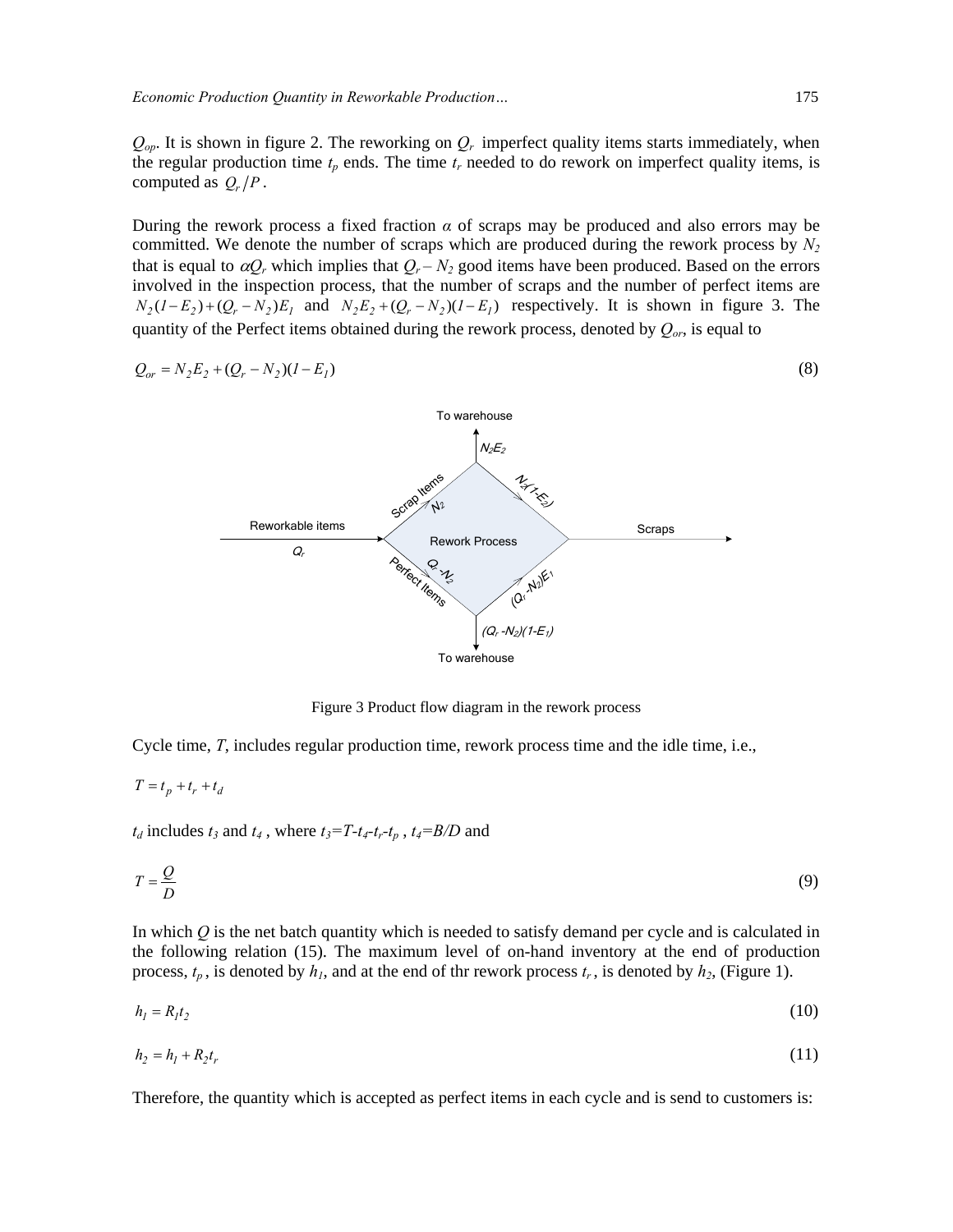$$
Q_o = Q_{op} + Q_{or} \tag{12}
$$

From the above equations we can write

$$
Q_o = Q_i \lambda \tag{13}
$$

$$
Q_r = Q_i \omega \tag{14}
$$

$$
Q = Q_i \psi \tag{15}
$$

Where:

$$
\lambda = \beta (E_1 E_2 + E_1^2 - E_1) + \alpha (E_1 E_2 + E_1^2 - E_1) + \alpha \beta (2E_1 + 2E_2 - 2E_1 E_2 - E_1^2 - E_2^2 - 1) + 1 - E_1^2,
$$

$$
\omega = \beta (I - E_1 - E_2) + E_1 \tag{16}
$$

$$
\psi = \lambda - E_2(\beta + \alpha \omega) \tag{17}
$$

The total production cost of the system consists of the setup cost, processing-rework-inspection cost, inventory holding cost and the shortage cost (time dependent and time independent). These various cost items are now derived.

#### **3.1. Setup cost**

The annual setup cost is simply

$$
TC_S = \frac{DA}{Q} \tag{18}
$$

#### **3.2. Processing, rework and inspection costs**

In every cycle, the batch quantity  $Q_i$  is processed and the processing cost per item in a cycle is  $C_p$ . Hence, the total processing cost over the year is given by

$$
TC_p = \frac{D}{Q}C_pQ_i
$$
\n(19)

Defective items are reprocessed, and this leads to additional processing cost due to rework. For each batch quantity  $Q$ , the amount of defective items produced in each cycle is  $Q_r$ . The rework cost on the defective quantity  $Q_r$  over the year can be written as

$$
TC_R = \frac{D}{Q}C_rQ_r \tag{20}
$$

Since the processed and reworked items are inspected, the inspection cost over the year can be written as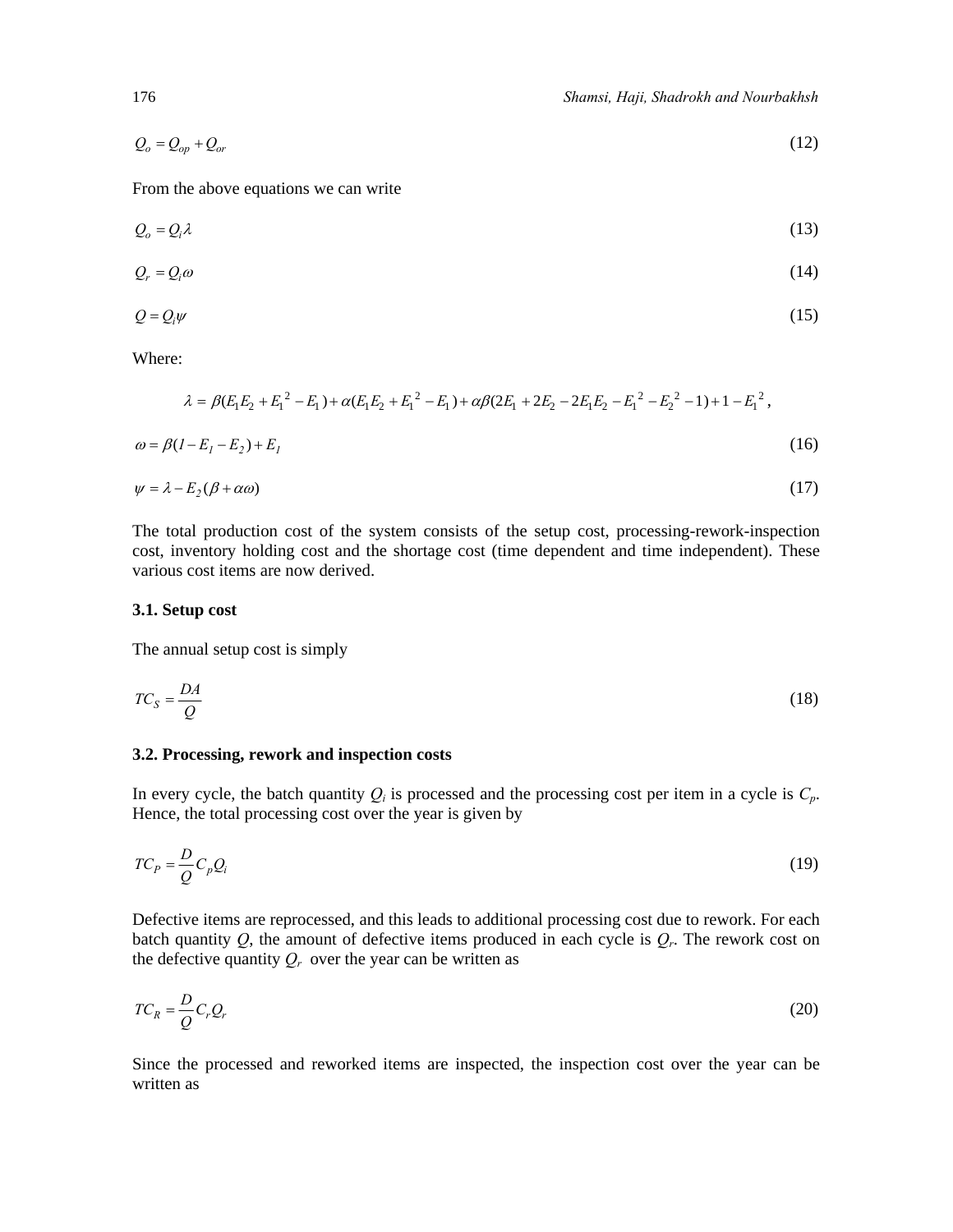*Economic Production Quantity in Reworkable Production…* 177

$$
TC_I = \frac{D}{Q}C_i(Q_i + Q_r)
$$
\n(21)

Then the Processing, rework and inspection costs per year is simply

$$
TC_{PRI} = \frac{D}{\psi} \Big( C_p + \omega C_r + C_i (1 + \omega) \Big)
$$
 (22)

## **3.3. Inventory holding cost**

From Figure 1 the average inventory,  $\overline{I}$ , can be computed as

$$
\overline{I} = \frac{1}{2T} \Big[ h_1 t_2 + (h_1 + h_2) t_1 + h_2 t_3 \Big]
$$
\n(23)

Substituting Eqs.  $(3) - (6)$  and  $(9) - (17)$  into Eq.  $(23)$ , we obtain

$$
\overline{I} = \frac{B^2 PL}{2Q(PL - D)} + \frac{Q}{2\psi} \left[ \frac{\omega D(L - M)}{P\psi} - \frac{D}{P}(I + \omega) + L + M\omega \right] - \frac{B}{2} \left( \frac{L + M\omega}{\psi} + I \right)
$$
(24)

Hence, the inventory holding cost over the year is

$$
TC_H = \frac{HB^2PL}{2Q(PL-D)} + \frac{HQ}{2\psi} \left[ \frac{\omega D(L-M)}{P\psi} - \frac{D}{P}(I+\omega) + L + M\omega \right] - \frac{HB}{2} \left( \frac{L+M\omega}{\psi} + I \right)
$$
(25)

#### **3.4. Shortage costs**

Shortage costs, include the time dependent and time independent costs. From Figure 1 , the average backorder,  $\overline{B}$ , can be computed as

$$
\overline{B} = \frac{B(t_1 + t_4)}{2T} \tag{26}
$$

Substituting Eqs.  $(3) - (5)$  and  $(9)$  into Eq. (26), we obtain

$$
\overline{B} = \frac{B^2 PL}{2Q(PL - D)}
$$
\n(27)

Hence the time dependent shortage cost over the year is computed as

$$
TC_{\overline{B}} = \hat{\pi} \frac{B^2 PL}{2Q(PL - D)}
$$
\n<sup>(28)</sup>

and the annual time independent shortage cost is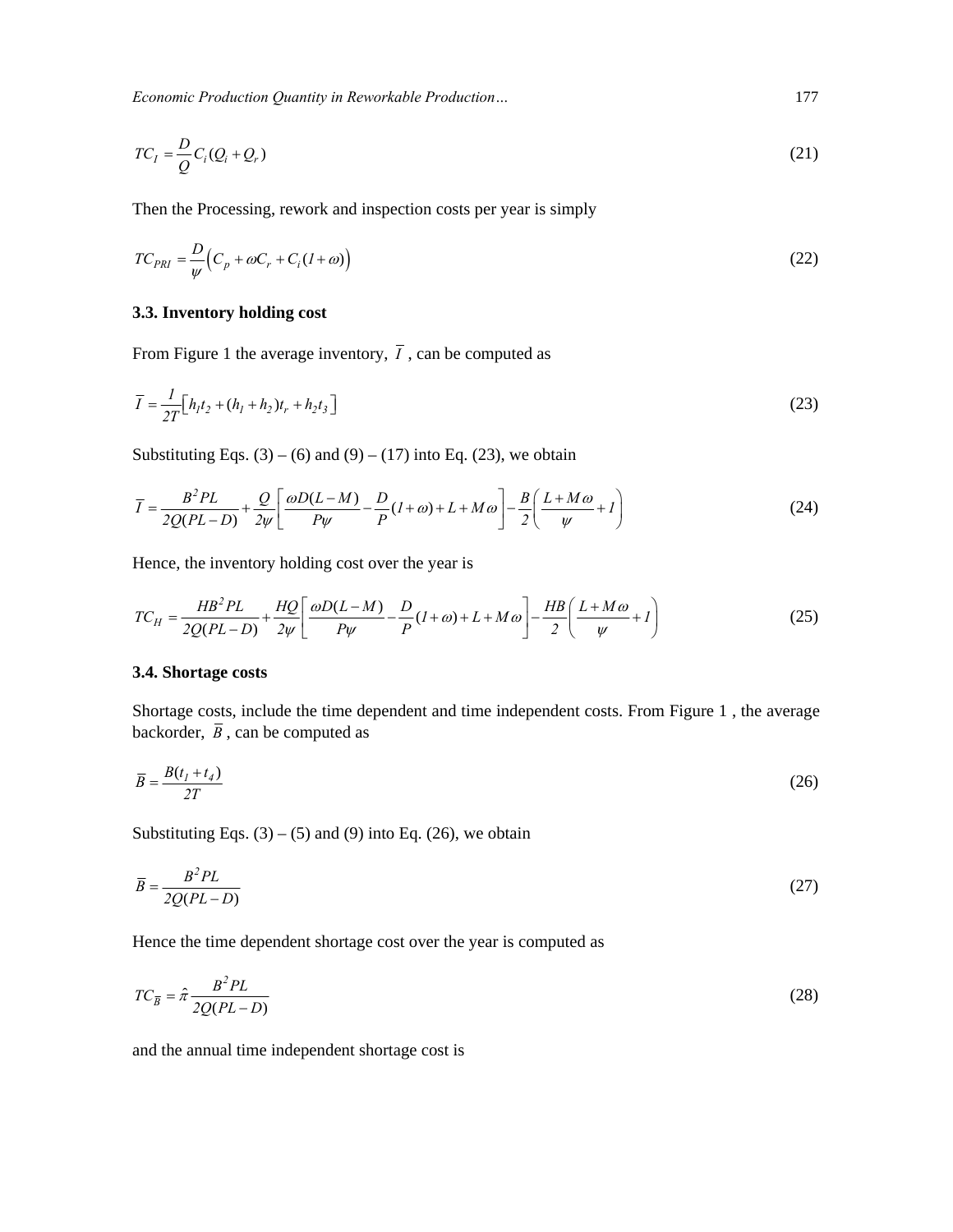$$
TC_{\ddot{B}} = \frac{D}{Q}\pi B\tag{29}
$$

Then the total shortage costs will be

$$
TC_B = \hat{\pi} \frac{B^2 PL}{2Q(PL - D)} + \frac{D}{Q} \pi B \tag{30}
$$

#### **3.5. Inspection error costs**

The inspection error costs during each cycle include the following costs:

- 1- The costs of non-conforming items which is incorrectly accepted in the production process and rework process where is equal to  $v_1 (Q_i \beta + \alpha Q_r) e_2$ .
- 2- The cost of perfect items which is incorrectly rejected at rework process that is  $v_2 (1 \alpha) e_l Q_r$ .

By using equation (7) and (13) and the above costs, we can compute the Inspection error costs per year as  $TC_{QR} = \frac{D\gamma}{\psi}$ .

Where  $\gamma = v_1 (\beta + \omega \alpha) e_2 + v_2 \omega (1 - \alpha) e_1$ .

#### **3.6. Total cost**

The total system cost  $TC(Q, B)$  can be obtained by adding the individual costs expressed in Eqs. (18),(22), (25) and (30).

$$
TC(Q,B) = \frac{DA}{Q} + \frac{HB^2PL}{2Q(PL-D)} + \frac{HQ}{2\psi} \left[ \frac{\omega D(L-M)}{P\psi} - \frac{D}{P}(I+\omega) + L+M\omega \right]
$$
  

$$
-\frac{HB}{2} \left( \frac{L+M\omega}{\psi} + I \right) + \hat{\pi} \frac{B^2PL}{2Q(PL-D)} + \frac{D}{Q}\pi B + \left( \frac{D}{\psi} \right) \left( C_p + C_r\omega + C_i(I+\omega) + \gamma \right)
$$
(31)

By defining  $G, F, K$  and  $\theta$  as

$$
G = \frac{PL(H + \hat{\pi})}{2(PL - D)}
$$

$$
F = \frac{1}{2\psi} \left[ \frac{\omega D(L - M)}{P\psi} - \frac{D}{P}(I + \omega) + L + M\omega \right]
$$

$$
K = \frac{1}{2} \left( \frac{L + M\omega}{\psi} + l \right)
$$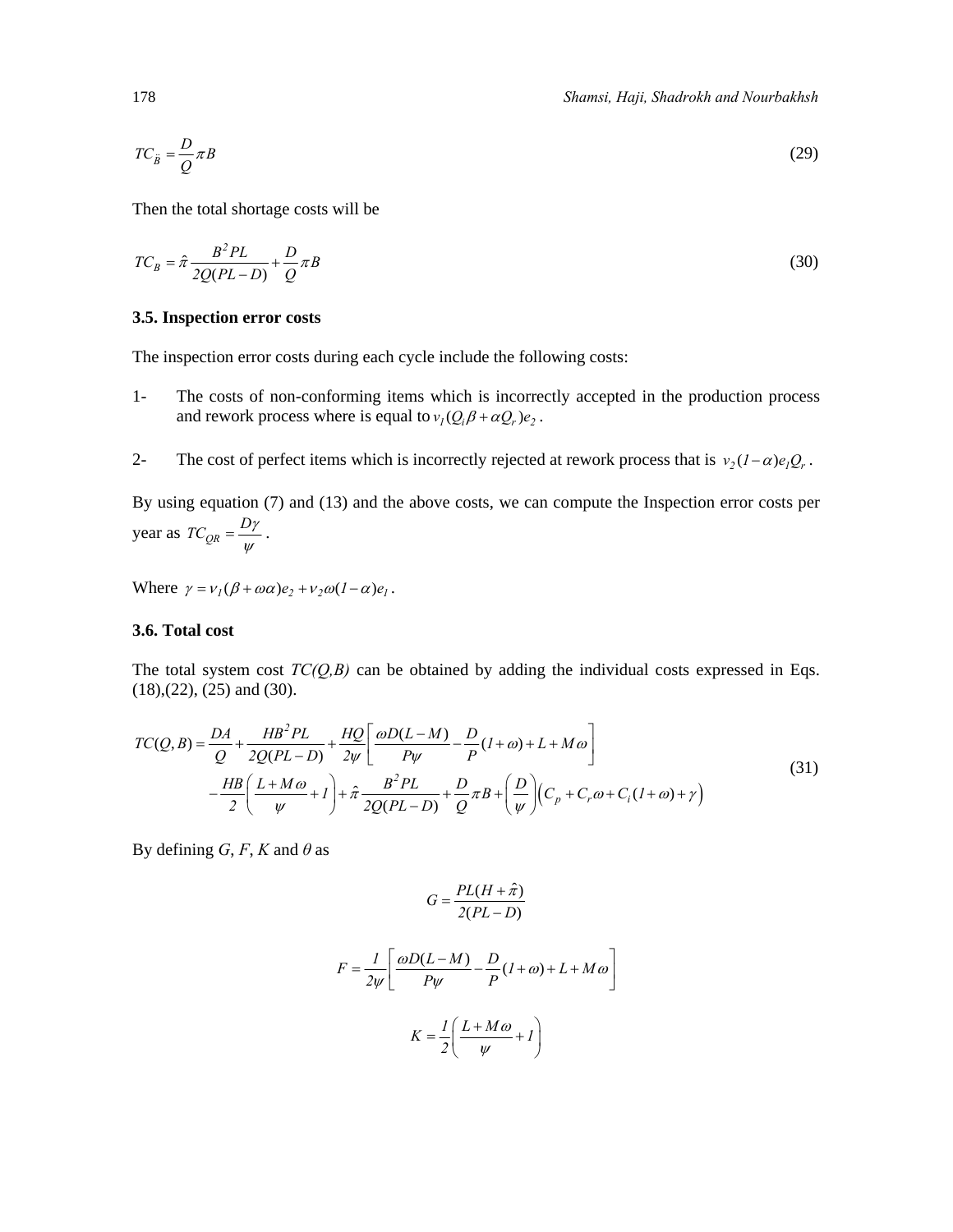*Economic Production Quantity in Reworkable Production…* 179

$$
\theta = \frac{C_p + C_r \omega + C_i (1 + \omega) + \gamma}{\psi}
$$

We can write (31) as

$$
TC(Q, B) = \frac{D}{Q}(A + \pi B) + \frac{B^2 G}{Q} + HQF - HBK + D\theta
$$
\n(32)

#### **3.7. Optimal Solution**

It can be shown that *TC(Q,B)* is a convex function of *Q* and *B*. to establish the convexity of *TC(Q,B)*, one can utilize the Hessian matrix equation and obtain the following (Rardin, 1997):

$$
\begin{bmatrix} Q & B \end{bmatrix} \begin{bmatrix} \frac{\partial^2 TC(Q, B)}{\partial Q^2} & \frac{\partial^2 TC(Q, B)}{\partial Q \partial B} \\ \frac{\partial^2 TC(Q, B)}{\partial B \partial Q} & \frac{\partial^2 TC(Q, B)}{\partial B^2} \end{bmatrix} \begin{bmatrix} Q \\ B \end{bmatrix} = \frac{2AD}{Q} > 0
$$
\n(33)

Equation (33) is strictly positive, because all parameters (*A, D,* and *Q*) are positive. Hence, the total cost function *TC(Q,B)* is a strictly convex function for all *Q* and *B* different from zero. It follows that for the optimal production lot size  $Q$  and the maximal level of backorder  $B$ , one can differentiate  $TC(Q, B)$  with respect to Q and with respect to B, and solve the linear system of Eqs. (34) and (35), by setting these partial derivatives equal to zero.

$$
\frac{\partial TC(Q,B)}{\partial Q} = -\frac{D(A+\pi B)}{Q^2} - \frac{B^2 G}{Q^2} + HF
$$
\n(34)

$$
\frac{\partial TC(Q, B)}{\partial B} = \frac{2BG + \pi D}{Q} - HK\tag{35}
$$

By isolating *B* from (35) and substituting it in (34), we will get

$$
Q^* = \sqrt{\frac{D(4AG - \pi^2 D)}{H(4FG - HK^2)}}
$$
(36)

And

$$
B^* = \frac{HKQ^* - \pi D}{2G} \tag{37}
$$

#### **3.8. Sensitivity analysis**

A sensitivity analysis is carried out for this model to study how the batch quantity, amount of backlog and total cost of the system are affected due to the changes of parameters:  $\beta$ ,  $\alpha$ ,  $E_1$ ,  $E_2$ ,  $H$ ,  $\pi$ and  $\hat{\pi}$ . The rate and direction of changes of *Q* and *B* with respect to  $\beta$ ,  $\alpha$ ,  $E_1$ ,  $E_2$ ,  $H$ ,  $\pi$  and  $\hat{\pi}$  by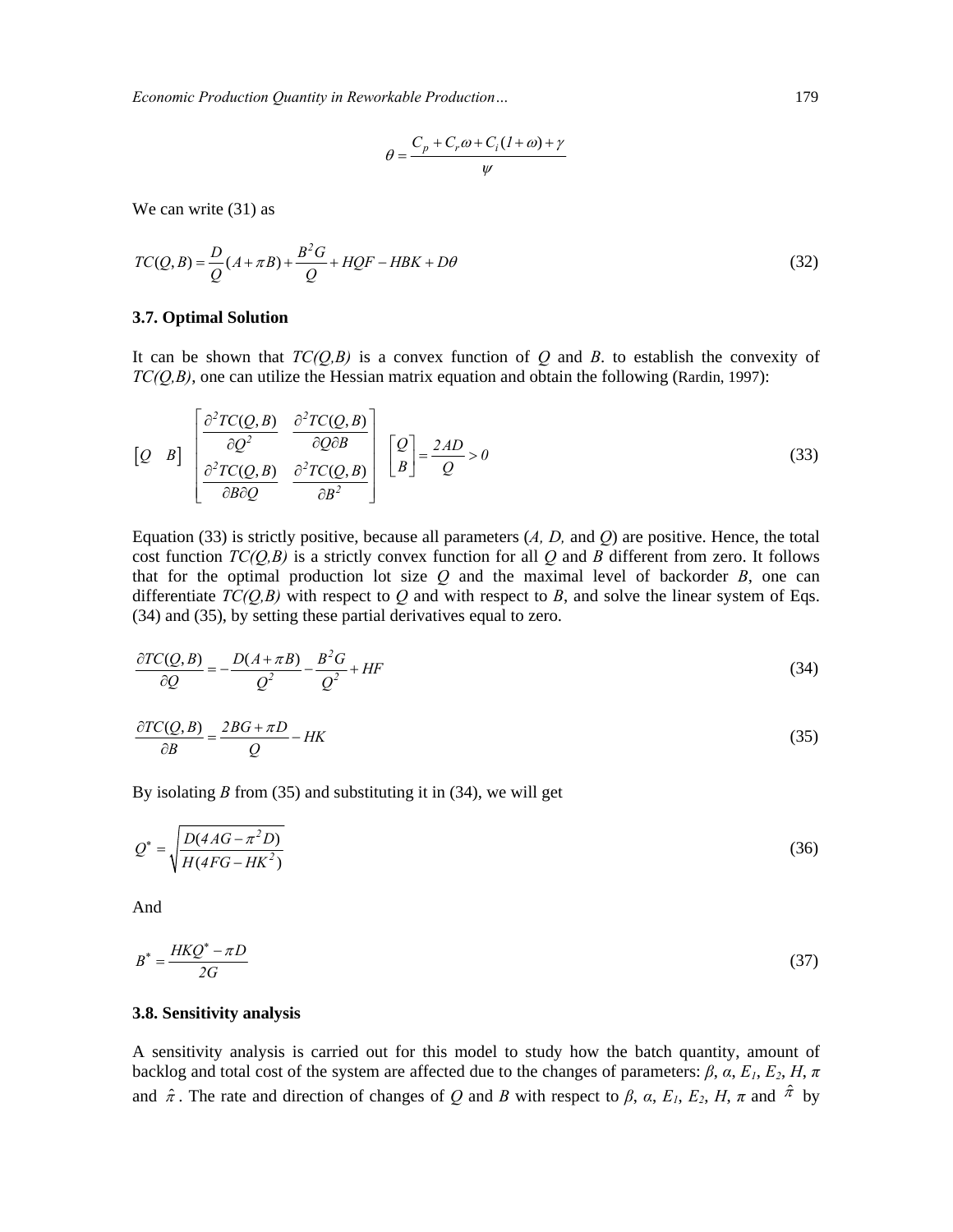mathematical expression are { $\frac{\partial Q^*}{\partial \beta}$  $\frac{\partial \mathcal{Q}^*}{\partial \beta}, \; \frac{\partial \mathcal{Q}^*}{\partial \alpha}$  $\frac{\partial Q^*}{\partial \alpha}$ ,  $\frac{\partial Q^*}{\partial E_I}$ *Q E*  $\frac{\partial Q^*}{\partial E_I}, \frac{\partial Q^*}{\partial E_2}$ *Q E*  $\frac{\partial \mathcal{Q}^*}{\partial E_2}, \; \frac{\partial \mathcal{Q}^*}{\partial H}$  $\frac{\partial Q^*}{\partial H}, \frac{\partial Q^*}{\partial \pi}$  $\frac{\partial \mathcal{Q}^*}{\partial \pi}, \frac{\partial \mathcal{Q}^*}{\partial \hat{\pi}}$ *Q* π  $\frac{\partial Q^*}{\partial \hat{\pi}}$  } and { $\frac{\partial B^*}{\partial \beta}$  $\frac{\partial \overline{B}}{\partial \beta}, \; \frac{\partial \overline{B}}{\partial \alpha}^*$  $\frac{\partial B^*}{\partial \alpha}$ ,  $\frac{\partial B^*}{\partial E_I}$ *B E*  $\frac{\partial \overline{B}^*}{\partial E_I}$  ,

\* *2 B E*  $\frac{\partial B^*}{\partial E_2}$ ,  $\frac{\partial B^*}{\partial H}$  $\frac{\partial B^*}{\partial H}$ ,  $\frac{\partial B^*}{\partial \pi}$  $\frac{\partial \boldsymbol{B}^*}{\partial \pi}, \frac{\partial \boldsymbol{B}^*}{\partial \hat{\pi}}$ *B* π  $\frac{\partial B^*}{\partial \hat{\pi}}$  } respectively, this is depend on the parametric values of variables. For a problem with below data, we study the rate and direction of changes of production quantity, shortage and total cost of the system.

*D*=8000, *A*=120, *P*=15000, *H*=80, *α*=0.01, *β*=0.05, *E<sub>1</sub>*=0.05, *E<sub>2</sub>*=0.01, *v<sub>1</sub>*=20, *v<sub>2</sub>*=32, *C<sub>p</sub>*=40, *C<sub>r</sub>*=10*,*  $C_i = 1$ .

The results show that the model is very sensitive to parameters  $E_1$ ,  $\beta$  and  $\pi$  whereas it is much less sensitive to parameters  $\alpha$  and  $E_2$ . In this case, changes in *TC* are directly related to changes in all parameters. Changes in  $Q$  are directly related to changes in  $\alpha$ ,  $E_I$  and  $H$  whereas this change is inversely related to changes in  $\pi$  and  $E_2$ . However changes in  $Q$  are directly related to changes in  $\beta$ from 0 to 0.22 and it is inversely related to changes in *β* from figures in excess of 0.23. Nowadays, given the progress made, inspection errors are very low and are often ignored. But findings of this study show that the changes in  $Q$  and  $TC$  are very sensitive to  $E<sub>I</sub>$ . If there are such errors in the system, and is not pay attention to, the obtained results will differ considerably from optimal outcome. This will impose additional costs to the system. Further information is given in Appendix.

#### **4. CONCLUSION**

In this paper we considered an imperfect production system in which a constant percent of defective items are produced. All defective items produced in each cycle are reworked in the same cycle immediately after the normal production ends. We assumed a 100% inspection takes place in both the normal production process and the rework process. We also assumed that type-I error (i.e., perfect items incorrectly rejected) and type-II error (i.e., perfect items incorrectly accepted) will be committed and backorders are permitted. For this system we obtained the optimal production quantity which minimizes the total cost of the system which is the sum of setup cost, normal and Rework processing costs, inspection cost, inventory holding cost and shortage costs. The sensitivity analysis results indicate the model is very sensitive to shortage cost per unit shortage and type-I error of inspection. Nowadays, given the progress made, inspection errors are rare which are often ignored. But findings of this study show that the changes in *Q* and total cost are very sensitive to type-I error of inspection. If the existence of such error is ignored, then the obtained results will differ considerably from the optimal outcome. This will impose additional costs to the system.

#### **REFERENCES**

- [1] Bedworth D.D., Bailey J.E. (1987), Integrated Production Control Systems; 2<sup>nd</sup> Ed. John Wiley & Sons; New York.
- [2] Goyal S.K., Cardenas-Barron L.E. (2002), Note on: economic production quantity model for items with imperfect quality – a practical approach; *International Journal of Production Economics* 77; 85– 87.
- [3] Haji A., Shadrokh S.S., Shamsi R. (2010), The effect of inspection errors on the optimal batch size in reworkable production systems with scraps; *Int. J. Product Development* 10(1/2/3); 201–216.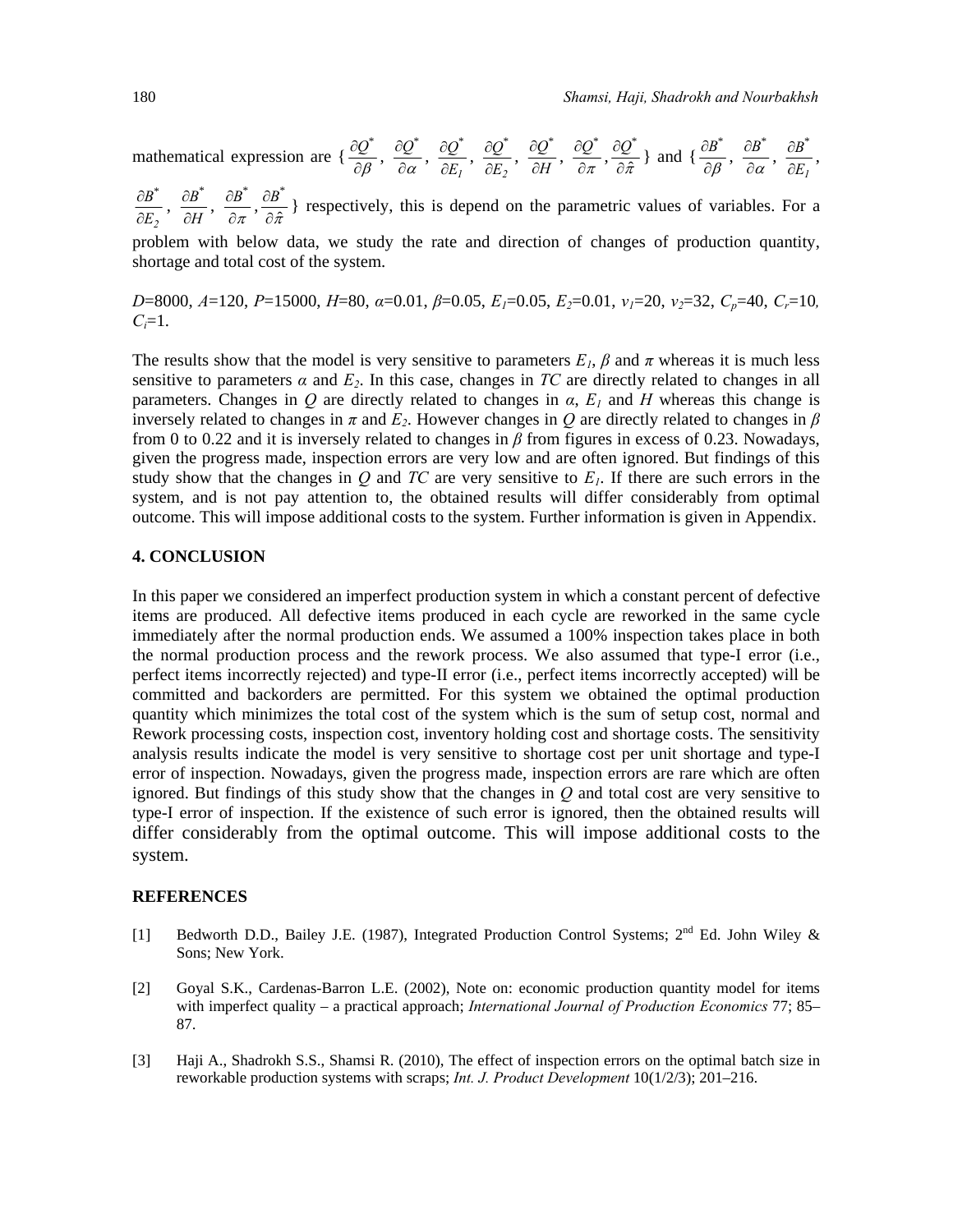- [4] Jamal A.M.M., Sarker B.R., Mondel S. (2004), Optimal manufacturing batch size with network process at a single-stage production system; *Computers and Industrial Engineering* 47; 77-89.
- [5] Markland R.E., Vickery S.K., Davis R.A. (1998), Operation Management; 2<sup>nd</sup> Ed., Ohio; Southwestern.
- [6] Nahmias S. (2001); Production and operations analysis; 4<sup>th</sup> Ed., McGraw-Hill Irwin Inc.
- [7] Rardin R.L. (1997), Optimization in Operations Research; Prentice-Hall Inc.
- [8] Rosenblatt M.J., Lee H.L. (1986), Economic production cycles with imperfect production processes; *IIE Transactions* 18; 48–55.
- [9] Salameh M.K., Jaber M.Y. (2000), Economic production quantity model for items with imperfect quality; *International Journal of Production Economics* 64; 59–64.
- [10] Zipkin P. H. (2000), Foundations of inventory management; McGraw-Hill Inc.
- [11] Zhang X., Gerchak Y. (1990), Joint lot sizing and inspection policy in and EOQ model with random yield; *IIE Transactions* 22; 41-47.

## **Appendix**

A sensitivity analysis is carried out for this model to study how the batch quantity, amount of backlog and total cost of the system are affected due to the changes of parameters:  $\beta$ ,  $\alpha$ ,  $E_1$ ,  $E_2$ ,  $H$ ,  $\pi$ and  $\hat{\pi}$ . The rate and direction of changes of *Q* and *B* with respect to  $\beta$ ,  $\alpha$ ,  $E_1$ ,  $E_2$ ,  $H$ ,  $\pi$  and  $\hat{\pi}$  by mathematical expression are { $\frac{\partial Q^*}{\partial \beta}$  $\frac{\partial \mathcal{Q}^*}{\partial \beta}, \; \frac{\partial \mathcal{Q}^*}{\partial \alpha}$  $\frac{\partial Q^*}{\partial \alpha}, \frac{\partial Q^*}{\partial E_I}$ *Q E*  $\frac{\partial \mathcal{Q}^*}{\partial E_I}, \; \frac{\partial \mathcal{Q}^*}{\partial E_2}$ *Q E*  $\frac{\partial \mathcal{Q}^*}{\partial E_2}, \; \frac{\partial \mathcal{Q}^*}{\partial H}$  $\frac{\partial Q^*}{\partial H},\,\frac{\partial Q^*}{\partial \pi}$  $\frac{\partial \mathcal{Q}^*}{\partial \pi}, \frac{\partial \mathcal{Q}^*}{\partial \hat{\pi}}$ *Q* π  $\frac{\partial Q^*}{\partial \hat{\pi}}$  } and { $\frac{\partial B^*}{\partial \beta}$  $\frac{\partial \overline{B}}{\partial \beta}, \; \frac{\partial \overline{B}}{\partial \alpha}^*$  $\frac{\partial \boldsymbol{B}^*}{\partial \boldsymbol{\alpha}}, \; \frac{\partial \boldsymbol{B}^*}{\partial E_I}$ *B E*  $\frac{\partial \overline{B}^*}{\partial E_{I}}$  , \* *B B*

*2 E*  $\frac{\partial \overline{B}^*}{\partial E_2}$  ,  $\frac{\partial \overline{B}^*}{\partial H}$  $\frac{\partial B^*}{\partial H}$ ,  $\frac{\partial B^*}{\partial \pi}$  $\frac{\partial \boldsymbol{B}^*}{\partial \pi}, \frac{\partial \boldsymbol{B}^*}{\partial \hat{\pi}}$ π  $\frac{\partial B^*}{\partial \hat{\pi}}$  } respectively, this is depend on the parametric values of variables. For a

problem with below data:

| D=8000      | $\alpha=0.01$ | $C_p = 40$ | $v_i = 20$ |
|-------------|---------------|------------|------------|
| $A = 120$   | $\beta=0.05$  | $C = 10$   | $v_2 = 32$ |
| $P = 15000$ | $E = 0.05$    | $C=1$      |            |
| H=80        | $E = 0.01$    |            |            |

We study the rate and direction of changes of production quantity, shortage and total cost of the system. The results for each parameter are shown in the following figures and tables separately.

#### **A1. Changing the** *α* **values**

From which the solution is feasible if  $\alpha \in [0,0.44]$ , then the effects of *Q* and *B* over the scrap proportion,  $\alpha$ , are studied by changing the  $\alpha$  values over the range from 0.00 to 0.44 (Figure 4).

It is observed that the total cost,  $TC(Q^*, B^*)$ ,  $Q^*$  and  $B^*$  are directly related with defective proportion and its effect becomes less significant as the scrap rate increases.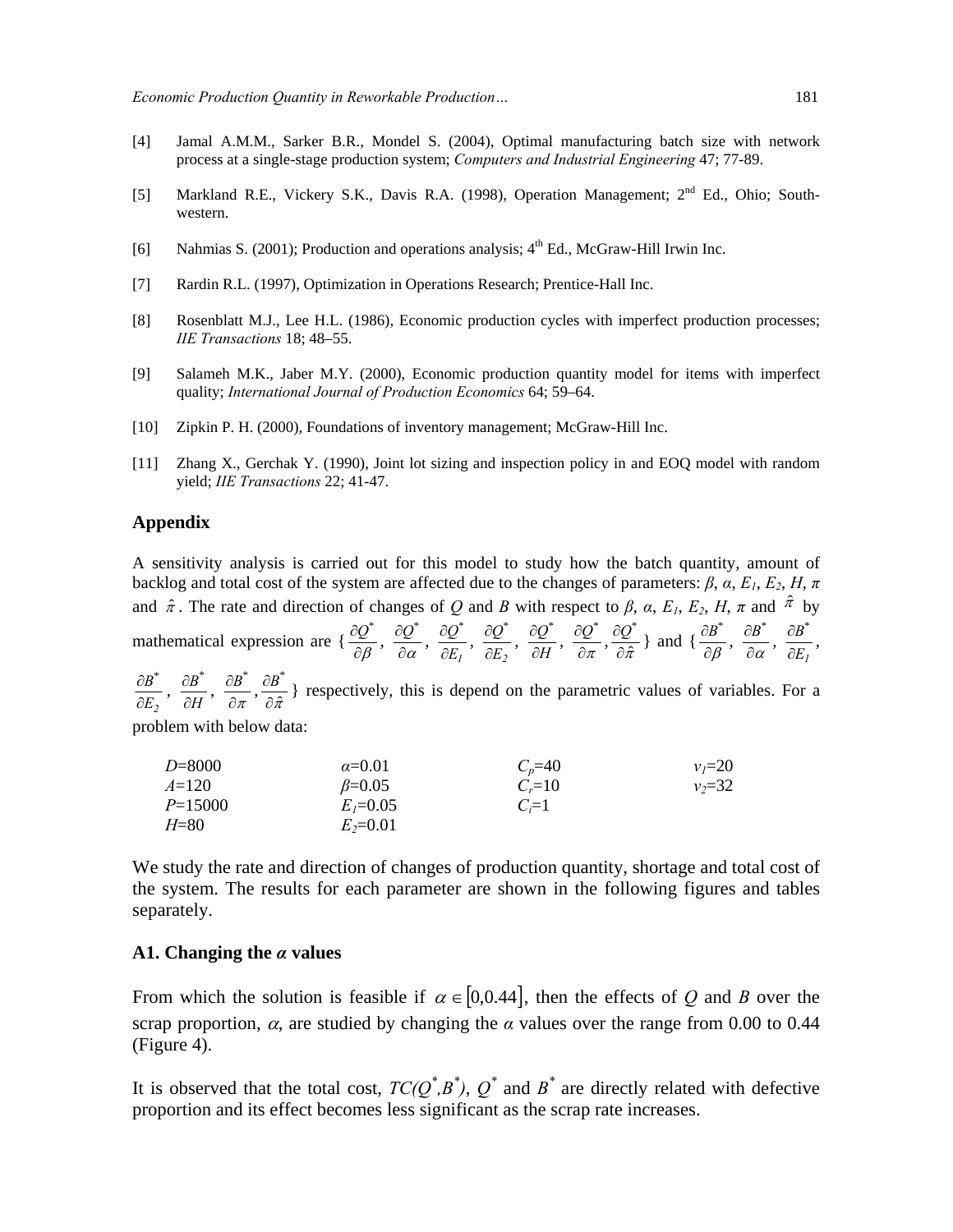| $\alpha$ |        | $\overline{B}^*$ | $TC(Q^*,\overline{B^*})$ |
|----------|--------|------------------|--------------------------|
| 0.01     | 640.64 | 194.63           | 352639.73                |
| 0.05     | 641.90 | 195.09           | 353906.14                |
| 0.15     | 644.71 | 196.11           | 357115.46                |
| 0.25     | 646.97 | 196.94           | 360388.12                |
| 0.35     | 648.62 | 197.55           | 363726.02                |
| 0.40     | 649.20 | 197.76           | 365420.05                |
| 0.44     | 649.55 | 197.89           | 366787.56                |
| 0.444    |        |                  |                          |

Table 1 changing the *α* values



Figure 4 Effect of scrap proportion, *α*, on batch and backlog size

## **A2. Changing the** *β* **values**

Since the solution is feasible when  $\beta \in [0,0.44]$ , then the effects of *Q* and *B* over the defective proportion are studied by changing the *β* values over the range from 0.00 to 0.44 (Figure 5). It is observed that the total cost,  $TC(Q^*, B^*)$  and  $Q^*$  are directly related with defective proportion and  $B^*$ is inversely related with defective rate. Also its effect becomes more significant than scrap rate as the defective rate increases.

|       | $\boldsymbol{Q}^*$ | $B^*$  | $TC(Q^*,B^*)$ |
|-------|--------------------|--------|---------------|
| 0.05  | 640.64             | 194.63 | 352639.73     |
| 0.10  | 665.90             | 187.64 | 357783.92     |
| 0.15  | 688.72             | 176.52 | 362954.75     |
| 0.20  | 703.47             | 159.39 | 368165.58     |
| 0.30  | 681.62             | 103.27 | 378777.82     |
| 0.40  | 579.18             | 29.92  | 389753.84     |
| 0.443 | 522.11             | 0.17   | 394601.67     |
| 0.444 |                    |        |               |

| Table 2 changing the $\beta$ values |  |
|-------------------------------------|--|
|-------------------------------------|--|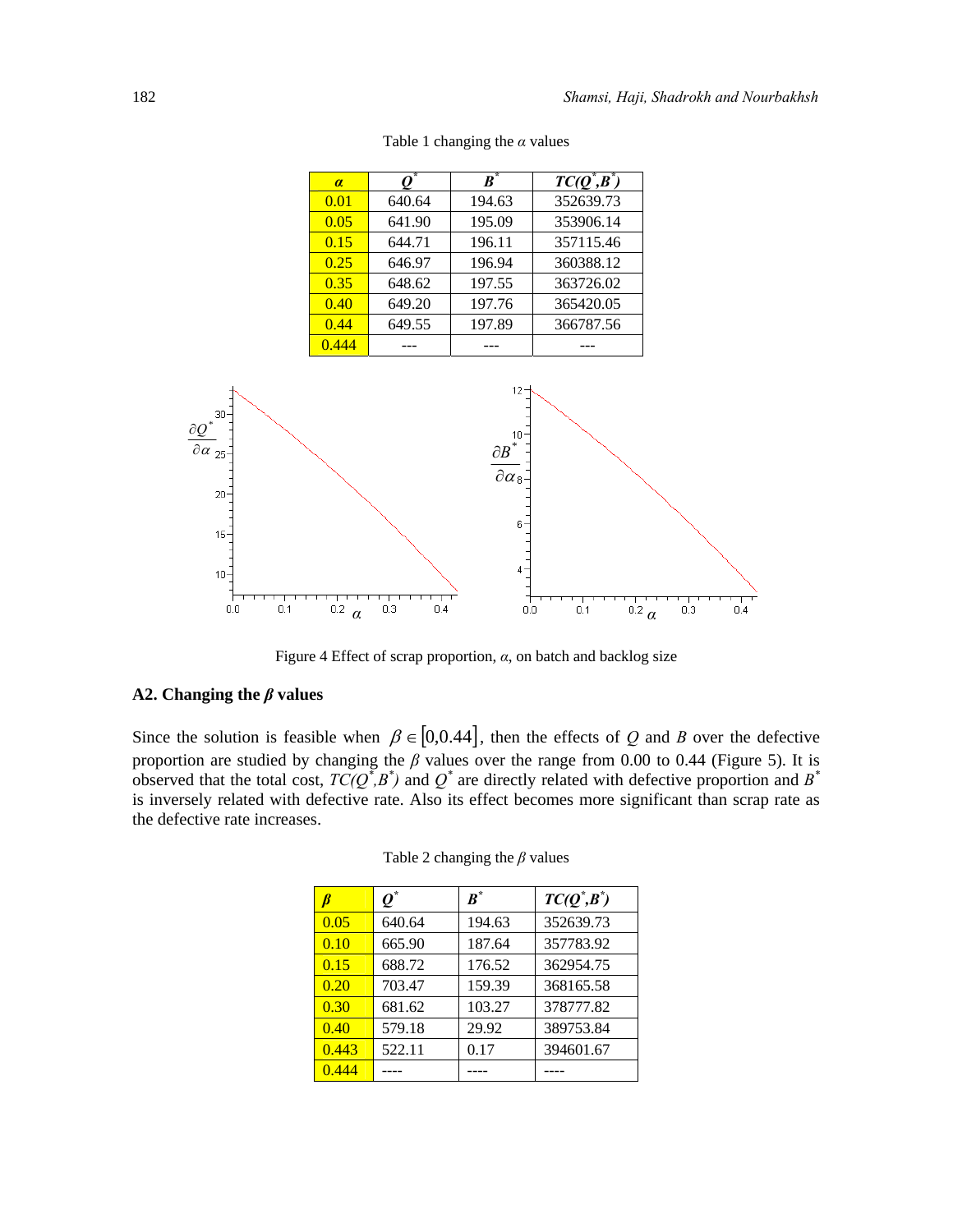

Figure 5 Effect of defective proportion, *β*, on batch and backlog size

#### A3. Changing the  $E_1$  values

Since the solution is feasible if  $E_1 \in [0,0.44]$ , then the effects of *Q* and *B* over the type-I error of inspection are studied by changing the  $E_l$  values over the range from 0.00 to 0.45 (Figure 6). It is observed that the total cost,  $TC(Q^*, B^*)$  and  $Q^*$  are directly related with type-I error of inspection and  $B^*$  is inversely related with that. Also its effect becomes more significant than scrap and defective rates as the type-I error of inspection increases.

| $\bm{E}$ , |         | $\overline{B}^*$ | $TC(Q^*,B^*)$ |
|------------|---------|------------------|---------------|
| 0.05       | 640.64  | 194.63           | 352639.73     |
| 0.10       | 670.87  | 189.05           | 369372.28     |
| 0.20       | 757.59  | 172.74           | 412070.35     |
| 0.30       | 922.53  | 143.65           | 470615.14     |
| 0.40       | 1432.03 | 76.32            | 551925.21     |
| 0.4391     | 2377.82 | 0.08             | 592243.63     |
| በ 44       |         |                  |               |

Table 3 changing the  $E_I$  values



Figure 6 Effect of type-I error of inspection,  $E<sub>1</sub>$ , on batch and backlog size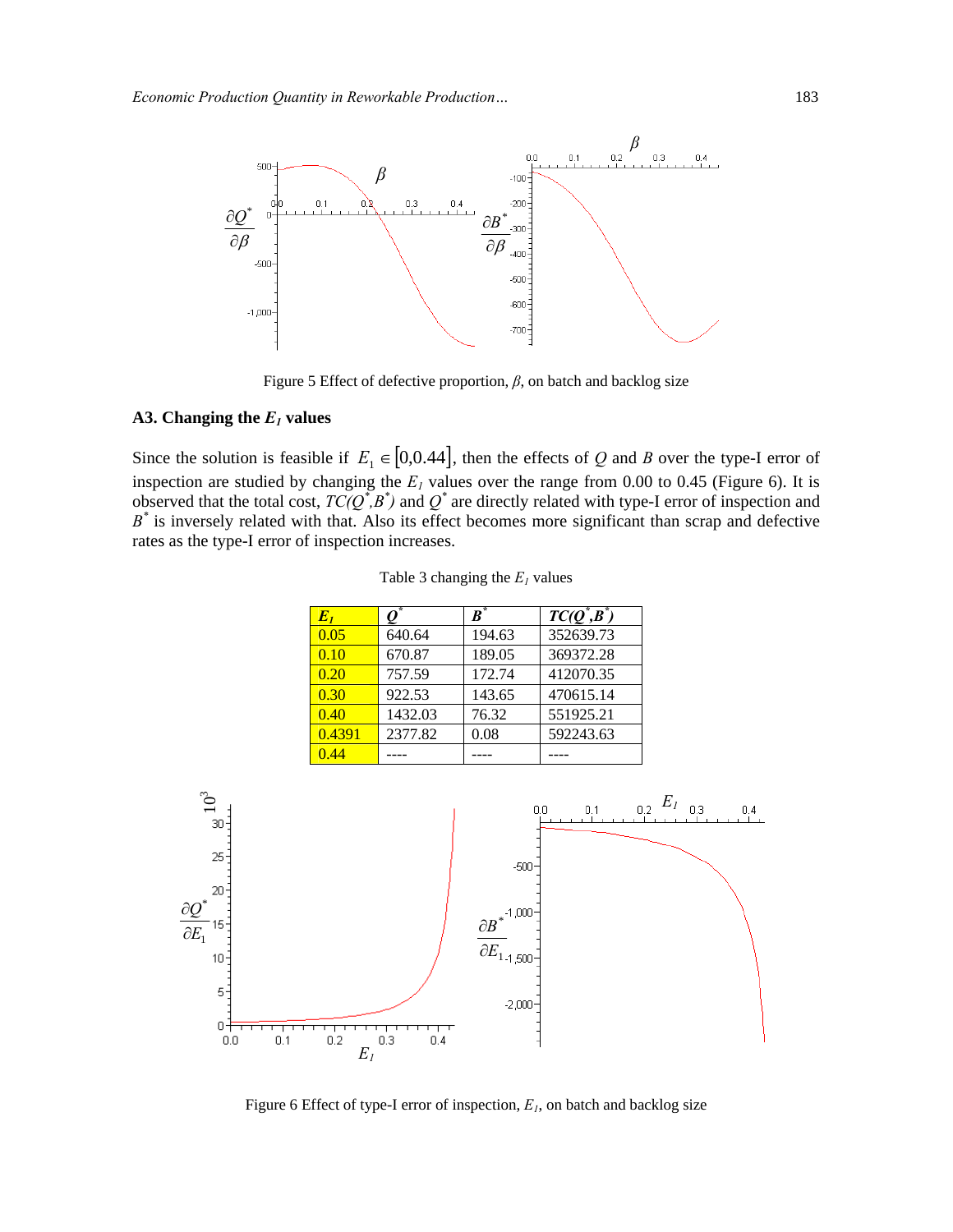#### A4. Changing the  $E_2$  values

The effects of  $Q$  and  $B$  over the type-II error of inspection are studied by changing the  $E_2$  values over the feasible range from 0.00 to 0.99 (Figure 7).

It is observed that the total cost,  $TC(Q^*, B^*)$  and  $B^*$  are directly related with type-II error of inspection and  $Q^*$  is inversely related with that. Also its effect becomes less significant than type-I error and defective rates as the type-II error of inspection increases.

|     | E <sub>2</sub>    | $Q^*$                 | $B^*$  | $TC(Q^*,B^*)$                                             |  |
|-----|-------------------|-----------------------|--------|-----------------------------------------------------------|--|
|     | 0.01              | 640.64                | 194.63 | 352639.73                                                 |  |
|     | 0.20              | 632.55                | 195.73 | 357460.43                                                 |  |
|     | 0.60              | 616.19                | 197.90 | 362618.10                                                 |  |
|     | 0.90              | 604.60                | 199.46 | 367863.50                                                 |  |
|     | 0.99              | 601.25                | 199.92 | 375901.54                                                 |  |
| 1.0 | 0.25 <sub>1</sub> | E <sub>2</sub><br>0.5 | 0.75   | $\partial B^{*}$ <sup>6.0-</sup><br>$\partial E_2$<br>58- |  |

| Table 4 changing the $E_2$ values |  |
|-----------------------------------|--|
|-----------------------------------|--|



Figure 7 Effect of type-II error of inspection,  $E_2$ , on batch and backlog size

## **A5. Changing the** *π* **values**

Since the solution is feasible when  $\pi \in [0, 2.2377]$ , then the effects of *Q* and *B* over the shortage cost per unit shortage are studied by changing the  $\pi$  values over the range from 0.00 to 2.5 (Figure 8).

It is observed that the total cost,  $TC(Q^*, B^*)$  is directly related with shortage cost per unit short. However  $Q^*$  and  $B^*$  are inversely related with that. Also its effect becomes more significant than scrap and defective rates as the shortage cost per unit shortage rate increases.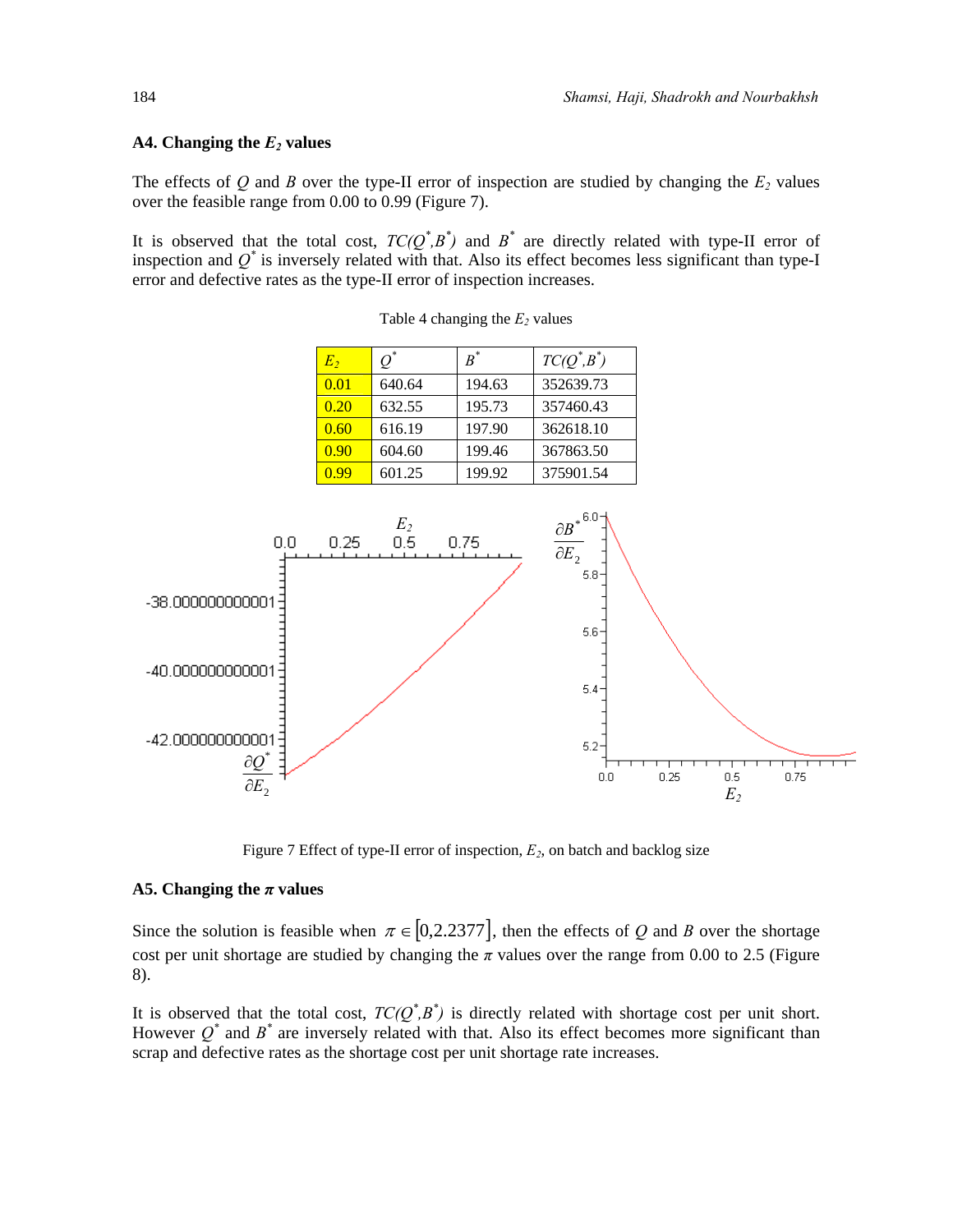| $\pi$ | $Q^*$  | B      | $TC(Q^*,B^*)$ |
|-------|--------|--------|---------------|
| 0.00  | 694.85 | 250.13 | 349975.45     |
| 1.00  | 640.64 | 194.63 | 352639.73     |
| 1.50  | 565.61 | 149.63 | 353781.31     |
| 1.90  | 470.59 | 101.02 | 354555.37     |
| 2.00  | 439.56 | 86.26  | 354719.99     |
| 2.15  | 384.90 | 61.18  | 354934.58     |
| 2.20  | 363.87 | 51.81  | 354994.94     |
| 2.50  |        |        |               |

Table 5 changing the *π* values



Figure 8 Effect of shortage cost per unit short,  $\pi$ , on batch size and backlog size

## **A6. Changing the**  $\hat{\pi}$  values

The effects of *Q* and *B* over the shortage cost per unit shortage per unit time are studied by changing the  $\hat{\pi}$  values over the feasible range from 0.1 to 100 (Figure 9). It is observed that the total cost,  $TC(Q^*,B^*)$  is directly related with shortage cost per unit shortage per unit time. However  $Q^*$ and  $B^*$  are inversely related with that. Also changes in  $Q^*$  and  $B^*$  are more sensitive to  $\hat{\pi}$  from 0 to 10 and the sensitivity decreases as shown in the figures for values greater than 10.

| $\hat{\pi}$ | $\boldsymbol{Q}^*$ | $B^*$   | $TC(Q^*,B^*)$ |
|-------------|--------------------|---------|---------------|
| 0.1         | 5298.54            | 2126.06 | 350784.66     |
| 5           | 910.71             | 312.45  | 352065.20     |
| 10          | 667.43             | 206.55  | 352564.66     |
| 50          | 369.03             | 67.80   | 353884.82     |
| 100         | 312.08             | 38.60   | 354354.13     |
| <b>200</b>  | 279.25             | 20.97   | 354688.58     |
| 1000        | 249.90             | 4.55    | 355040.84     |

Table 6 changing the  $\hat{\pi}$  values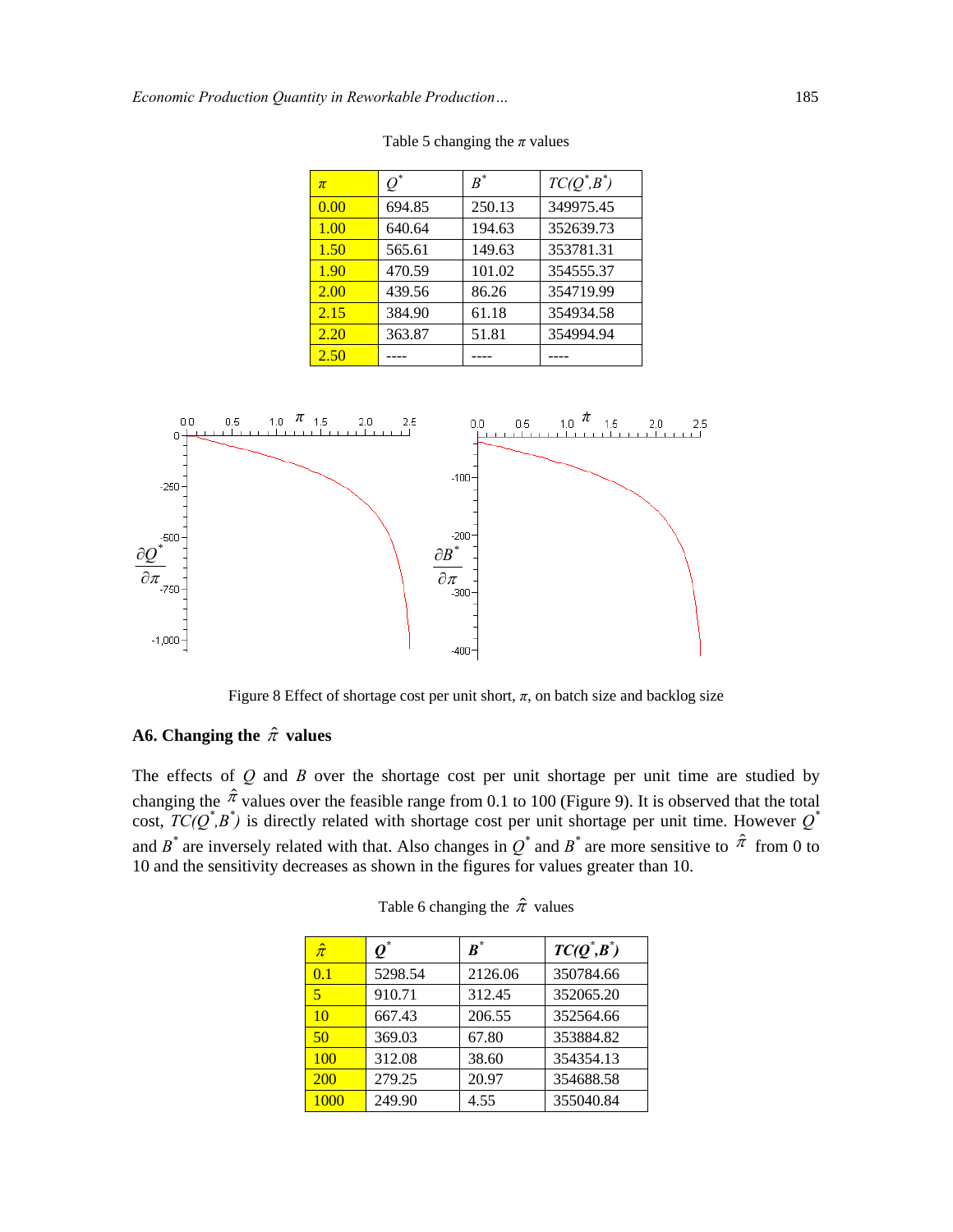

Figure 9 Effect of shortage cost per unit shortage per unit time,  $\hat{\pi}$ , on batch and backlog size

## **A7. Changing the** *H* **values**

The effects of  $Q$  and  $B$  over the inventory holding cost per unit per unit time are studied by changing the *H* values over the feasible range from figures in excess of 13.7 (Figure 10).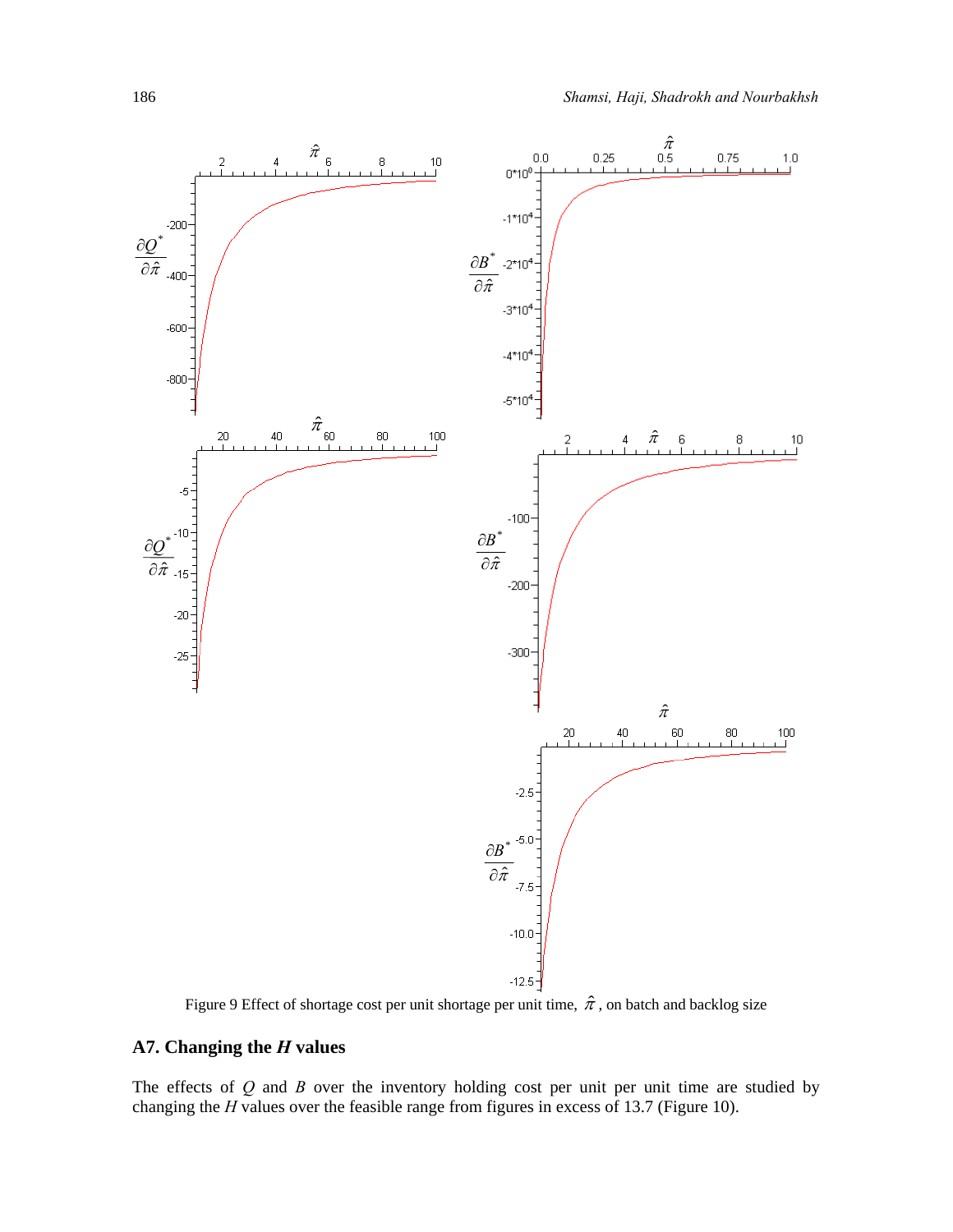It is observed that the total cost,  $TC(Q^*, B^*)$  and  $B^*$  are directly related with inventory holding cost per unit per unit time and  $Q^*$  is directly related with *H* from 13.7 to 248.15 and it is inversely related with *H* from figures in excess of 248.15. However the changes in  $Q^*$  and  $B^*$  are more sensitive than total cost of the system.

| H           | $\boldsymbol{Q}^*$ | $\boldsymbol{B}^*$ | $TC(Q^*,B^*)$ |
|-------------|--------------------|--------------------|---------------|
| 13.7        | 586.07             | 0.52               | 350495.39     |
| 20          | 607.68             | 54.89              | 351094.48     |
| 50          | 634.45             | 159.26             | 352246.67     |
| 100         | 642.54             | 207.53             | 352784.26     |
| <b>200</b>  | 645.49             | 235.01             | 353099.47     |
| 300         | 645.52             | 244.45             | 353216.07     |
| 500         | 643.89             | 251.57             | 353319.86     |
| 1000        | 637.93             | 255.14             | 353421.59     |
| <b>2000</b> | 625.34             | 253.03             | 353519.70     |

Table 7 changing the *H* values



Figure 10 Effect of inventory holding cost per unit per unit time, *H*, on batch and backlog size

## A8. Changing the  $H$  and  $\pi$  values simultaneously

Since the production and backlog size are more sensitive to *H* and  $\pi$ , then, then behaviors of  $Q^*$  and *B*<sup>\*</sup> are studied due to  $\pi$  and  $H$  simultaneously. Figure 11 shows these behaviors.